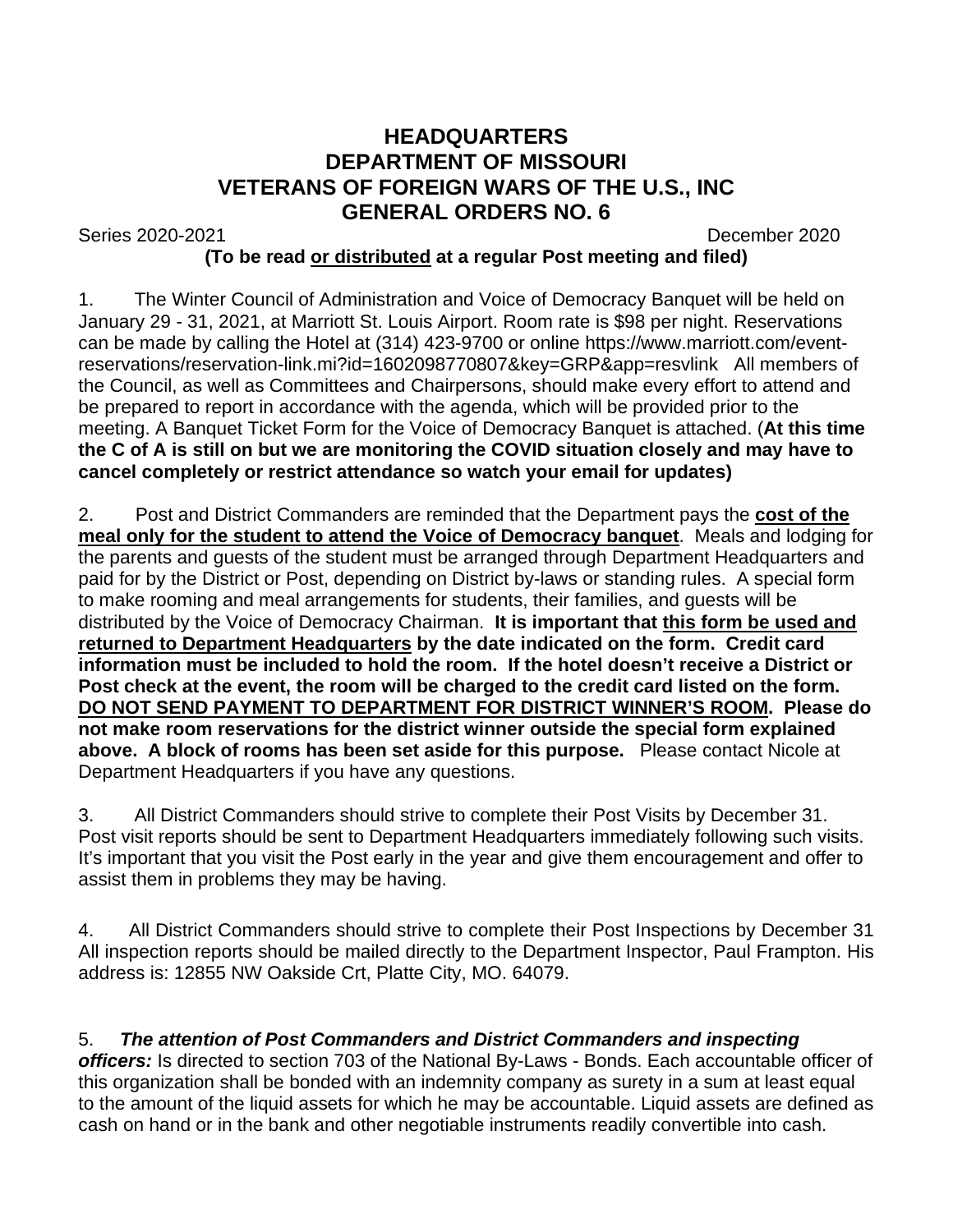6. **Voice of Democracy, Patriot's Pen and Teacher of the Year:** District Chairs should send a summary report along with the winning Voice of Democracy and Patriot's Pen entry forms to the Department Chair by December 28<sup>th.</sup> Program entry forms can be downloaded (copied) from the VFW website: [http://www.movfw.org.](http://www.movfw.org/) The Program Chairman is Quincy Myrick (ppenyouthchrm@movfw.org). Entries for the Teachers Awards are due to the Department Chairman by December 15<sup>th</sup>. Adam St. Pierre is the Chairman [\(americanismchrm@movfw.](mailto:americanismchrm@movfw)org). **Reminder to submit correct forms with all entries!**

7. Section 105 of the National By-Laws is clear on Members in Good Standing in the Post. Members that have not paid their 2021 dues by their expiration date are not in good standing until the dues are paid. Section 220 of the National By-Laws states, "Any elective Post Officer removed by the Department Commander, by reason of failure to pay current dues ---shall not be eligible to serve in any Post office in the same administrative year in which the officer is removed." **Post Commanders shall ensure that all their Post Officers have paid their 2021 dues by their expiration date. There's no reason to delay until the last minute. Post Officers failing to pay their 2021 dues by their expiration date will be removed from office and aren't allowed to serve in any office for the remainder of the administrative year. Post Commanders and Quartermasters are encouraged to check their rosters and make sure their officers renew on time.**

8. The Missouri Veteran Service Officer Program is vital to our organization. Donations from Posts, Auxiliaries, and individuals on a continuing basis are critical to this program. Without your donations, we cannot continue to provide the service we are now providing to Veterans and their Families. This program is what we are about. The VFW Service Officers are here to assist our members and Veterans in your community in obtaining vital health care and VA benefits. Commanders at all levels should encourage donations from your Post and District.

9. The **Partners in Veterans Service** Program was established to allow individual members to contribute monthly to the VSO Program. A copy of the brochure is attached. The money the Department of Missouri receives from the Missouri Veterans Commission Grant Program is not guaranteed. The monies we normally receive were cut severely this year and will likely be cut even more next year due to the effects of COVID. To keep our Service Officer Program strong and sustainable for the future we need your help. Please print the attached brochure and distribute to you members and ask them to help. Numerous members have been assisted by the State Veteran Service Officers in their endeavor to establish disability compensation. NOW is the time to give back!! **If you don't have access to printer please call Nicole at Dept Headquarters to request some color brochures.**

*10. Attention of Commanders at all Levels:* Is directed to action of the National Council of Administration prohibiting the wearing of VFW sport caps and/or western style caps at VFW meetings in place of the regulation cap of the VFW official uniform as set forth in sections 803 of the National By-Laws and the Manual of Procedure. This prohibition is in accordance with previous directives of Commanders-in-Chief that it is held to be objectionable and contrary to accepted rules of order and proper decorum implicit in the ritual of the Veterans of Foreign Wars to permit the wearing of other than the official VFW cap at VFW meetings.